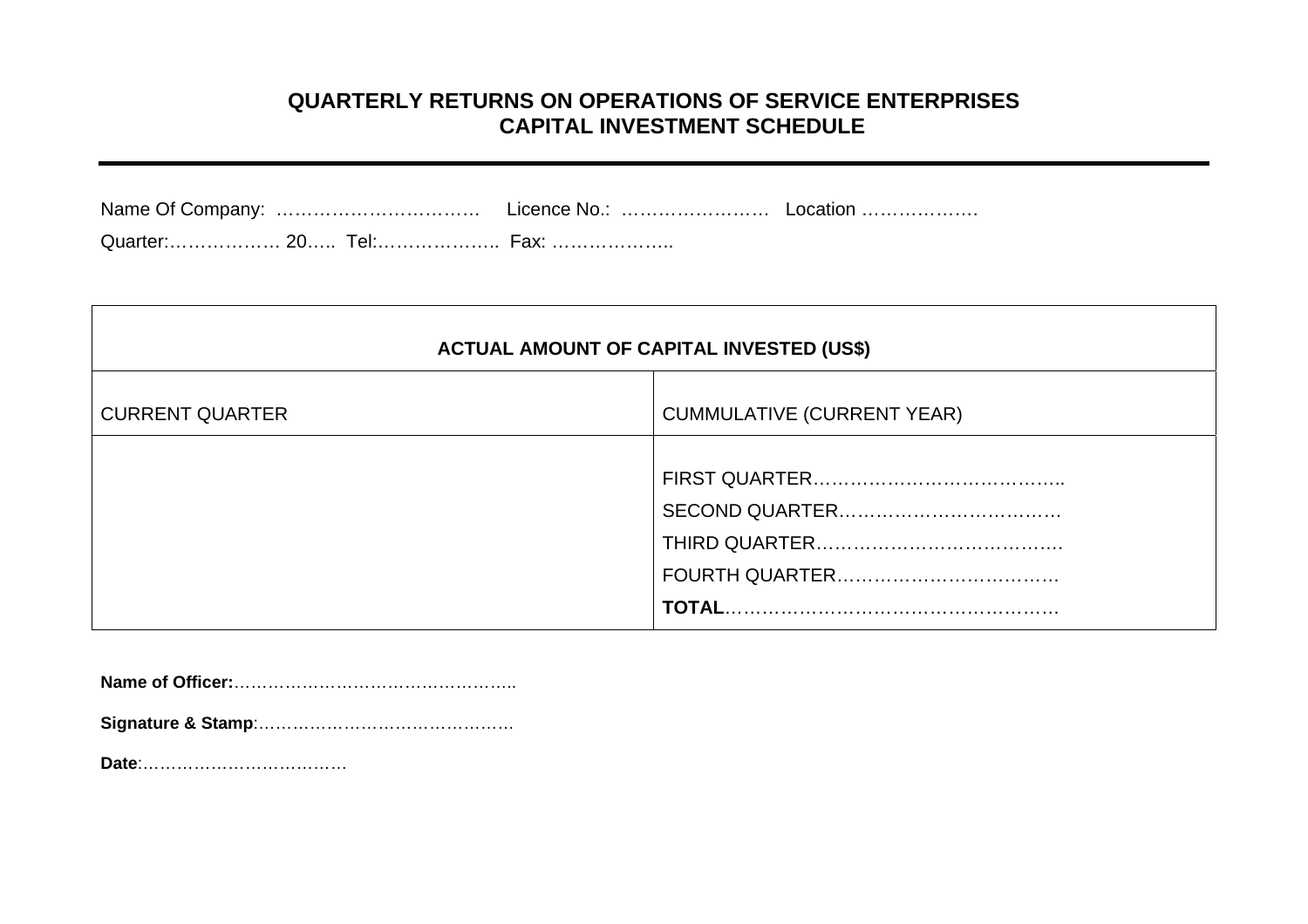#### **QUARTERLY RETURNS ON OPERATIONS OF SERVICE ENTERPRISES IMPORT SCHEDULE**

| Name Of Company: | Licence No. | LOCAtion |
|------------------|-------------|----------|
|                  |             |          |

| <b>PRODUCT</b> | <b>VOLUME (M/T)</b> | <b>VALUE (US\$)</b> |
|----------------|---------------------|---------------------|
|                |                     |                     |
|                |                     |                     |
|                |                     |                     |
|                |                     |                     |
|                |                     |                     |
|                |                     |                     |
|                |                     |                     |
| <b>TOTAL</b>   |                     |                     |

| Date: |  |
|-------|--|
|       |  |

*QUARTERLY RETURNS – SERVICE ENTERPRISES* 2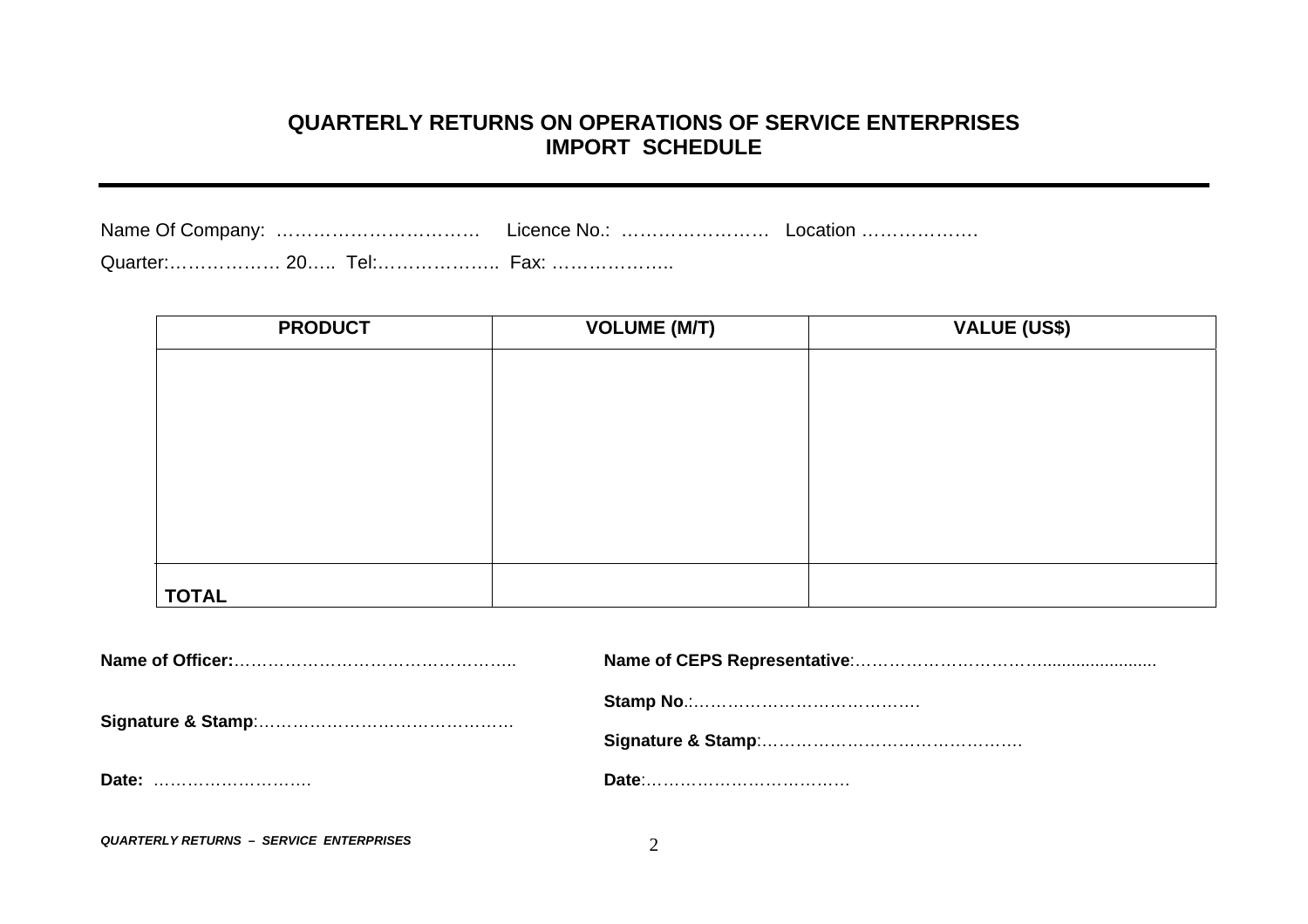#### **QUARTERLY RETURNS ON OPERATIONS OF SERVICE ENTERPRISES IMPORT SCHEDULE**

| Name Of Company: | Licence No. | ∟ocation ……………… |
|------------------|-------------|-----------------|
|                  | -nv         |                 |

| <b>PRODUCT</b> | <b>VOLUME (M/T)</b> | <b>VALUE (US\$)</b> |
|----------------|---------------------|---------------------|
|                |                     |                     |
|                |                     |                     |
|                |                     |                     |
|                |                     |                     |
|                |                     |                     |
|                |                     |                     |
|                |                     |                     |
| <b>TOTAL</b>   |                     |                     |

| Date: |  |
|-------|--|
|       |  |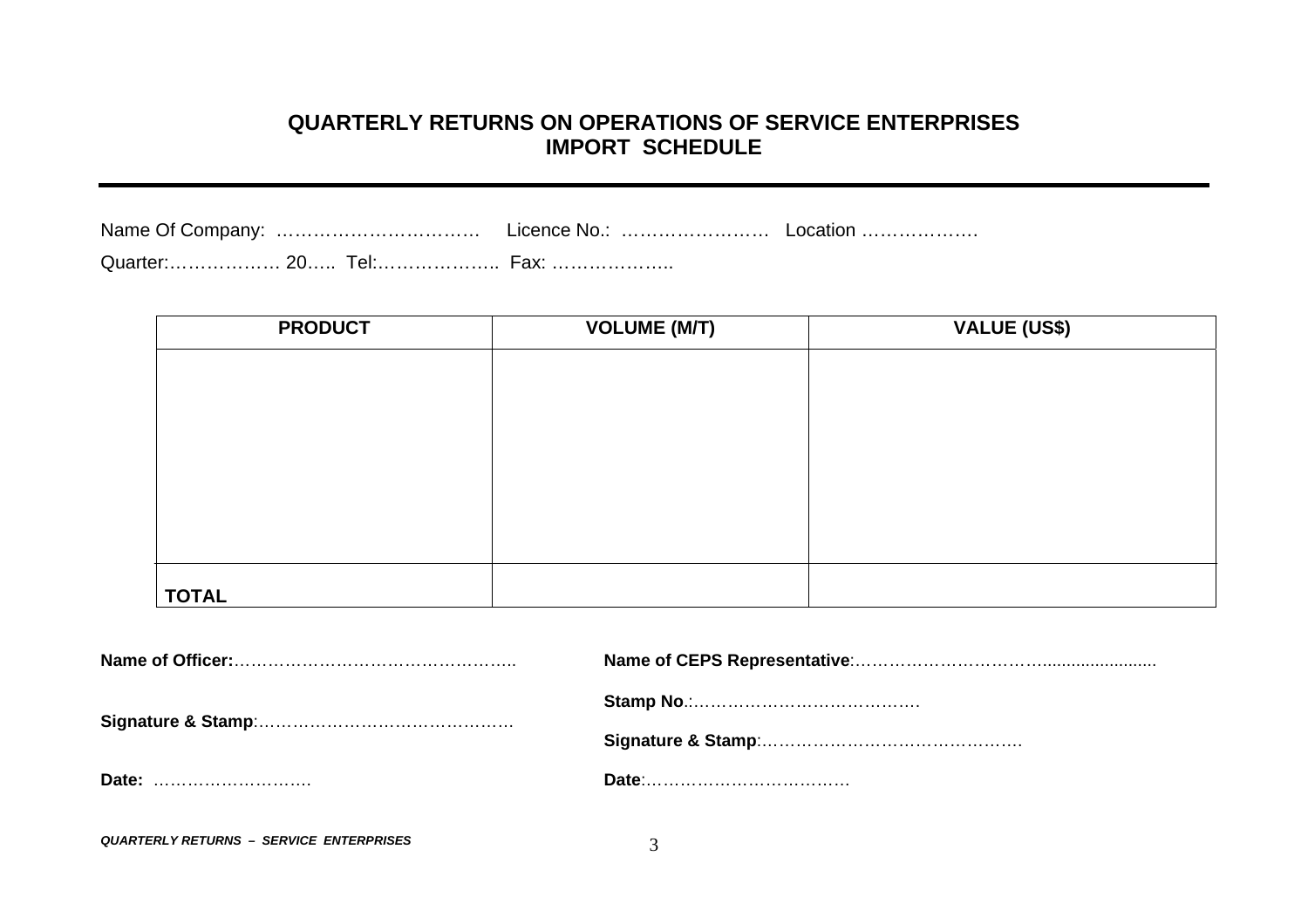# **QUARTERLY RETURNS ON OPERATIONS OF SERVICE ENTERPRISES PRODUCTION SCHEDULE**

|  |  | Licence No.:  Location |                      |  |
|--|--|------------------------|----------------------|--|
|  |  |                        | Quarter 20 Tel: Fax: |  |

| <b>ITEM / SERVICE</b> | <b>ACTUAL QTY</b> | <b>ACTUAL VALUE (\$)</b> |
|-----------------------|-------------------|--------------------------|
|                       |                   |                          |
|                       |                   |                          |
|                       |                   |                          |
|                       |                   |                          |
|                       |                   |                          |
|                       |                   |                          |
|                       |                   |                          |
| <b>TOTAL</b>          |                   |                          |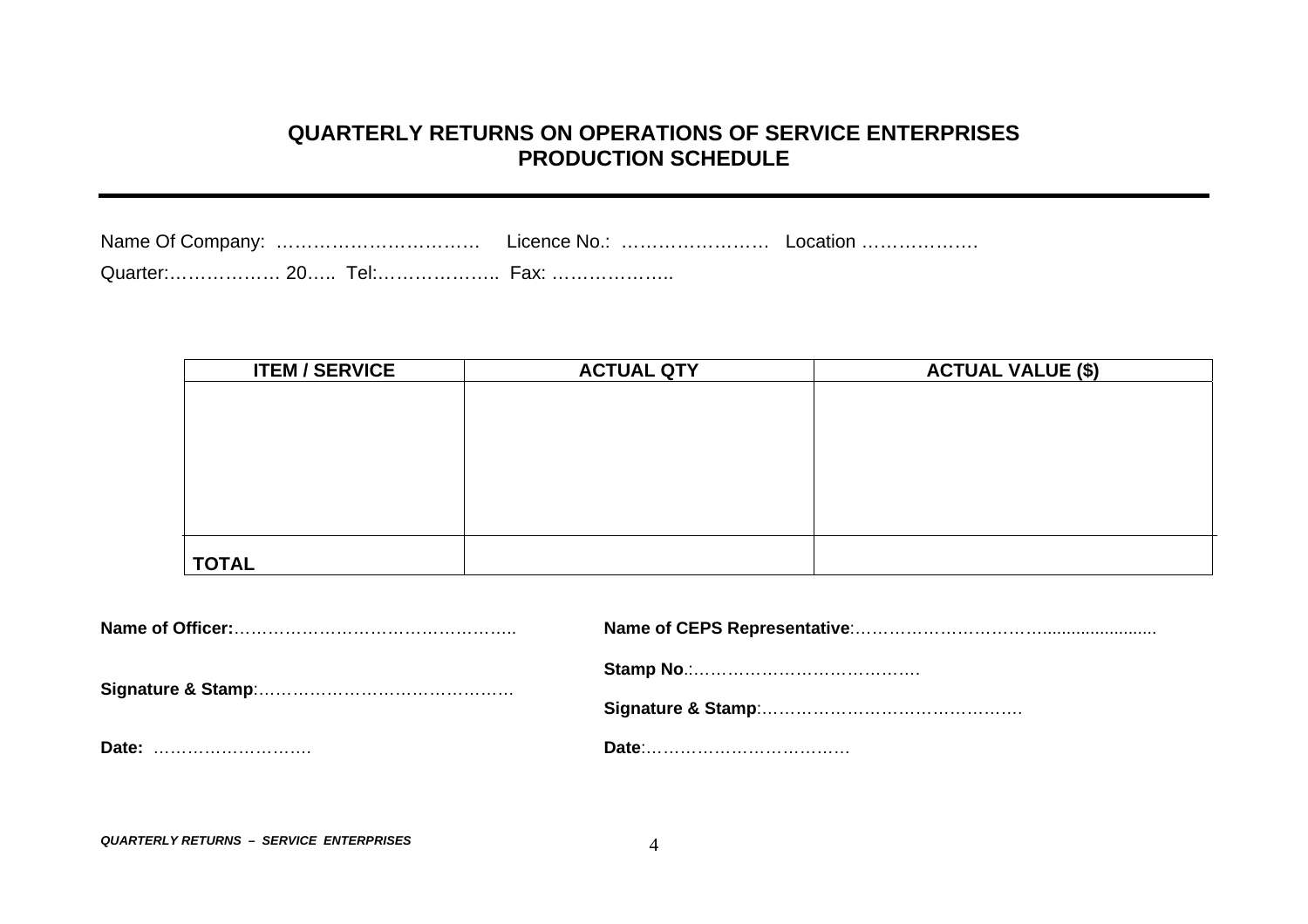#### **QUARTERLY RETURNS ON OPERATIONS OF SERVICE ENTERPRISES EXPORT SCHEDULE**

|  |  | Licence No.: | Location |  |
|--|--|--------------|----------|--|
|  |  |              |          |  |

| <b>GFZB FORM 9 SERIAL</b><br><b>NUMBER</b> | <b>TYPE OF SERVICE</b> | <b>ACTUAL QTY</b><br>/DURATION | <b>NAME OF</b><br><b>IMPORTER</b> | <b>EXPORT</b><br><b>DESTINATION</b> | <b>ACTUAL VALUE</b><br>$($ \$) |
|--------------------------------------------|------------------------|--------------------------------|-----------------------------------|-------------------------------------|--------------------------------|
|                                            |                        |                                |                                   |                                     |                                |
|                                            |                        |                                |                                   |                                     |                                |
|                                            |                        |                                |                                   |                                     |                                |
|                                            |                        |                                |                                   |                                     |                                |
| <b>TOTAL</b>                               |                        |                                |                                   |                                     |                                |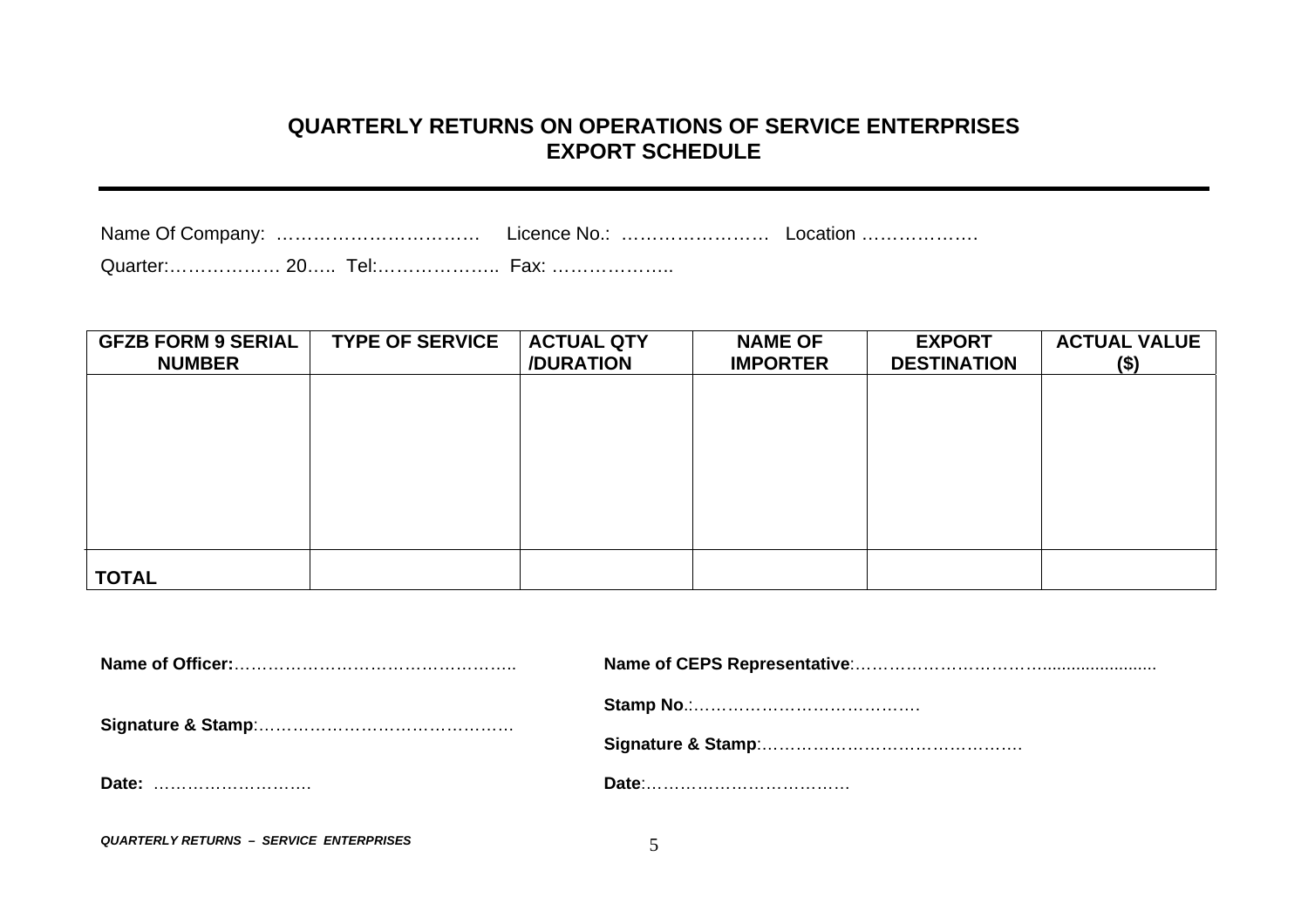## **QUARTERLY RETURNS ON OPERATIONS OF SERVICE ENTERPRISES LOCAL SALES SCHEDULE**

| <b>GFZB FORM 9 A</b><br><b>SERIAL NUMBER</b> | <b>TYPE OF SERVICE</b> | <b>ACTUAL QTY</b> | <b>NAME OF IMPORTER</b> | <b>ACTUAL VALUE (\$)</b> |
|----------------------------------------------|------------------------|-------------------|-------------------------|--------------------------|
|                                              |                        |                   |                         |                          |
|                                              |                        |                   |                         |                          |
|                                              |                        |                   |                         |                          |
|                                              |                        |                   |                         |                          |
|                                              |                        |                   |                         |                          |
|                                              |                        |                   |                         |                          |
| <b>TOTAL</b>                                 |                        |                   |                         |                          |

*QUARTERLY RETURNS – SERVICE ENTERPRISES* 6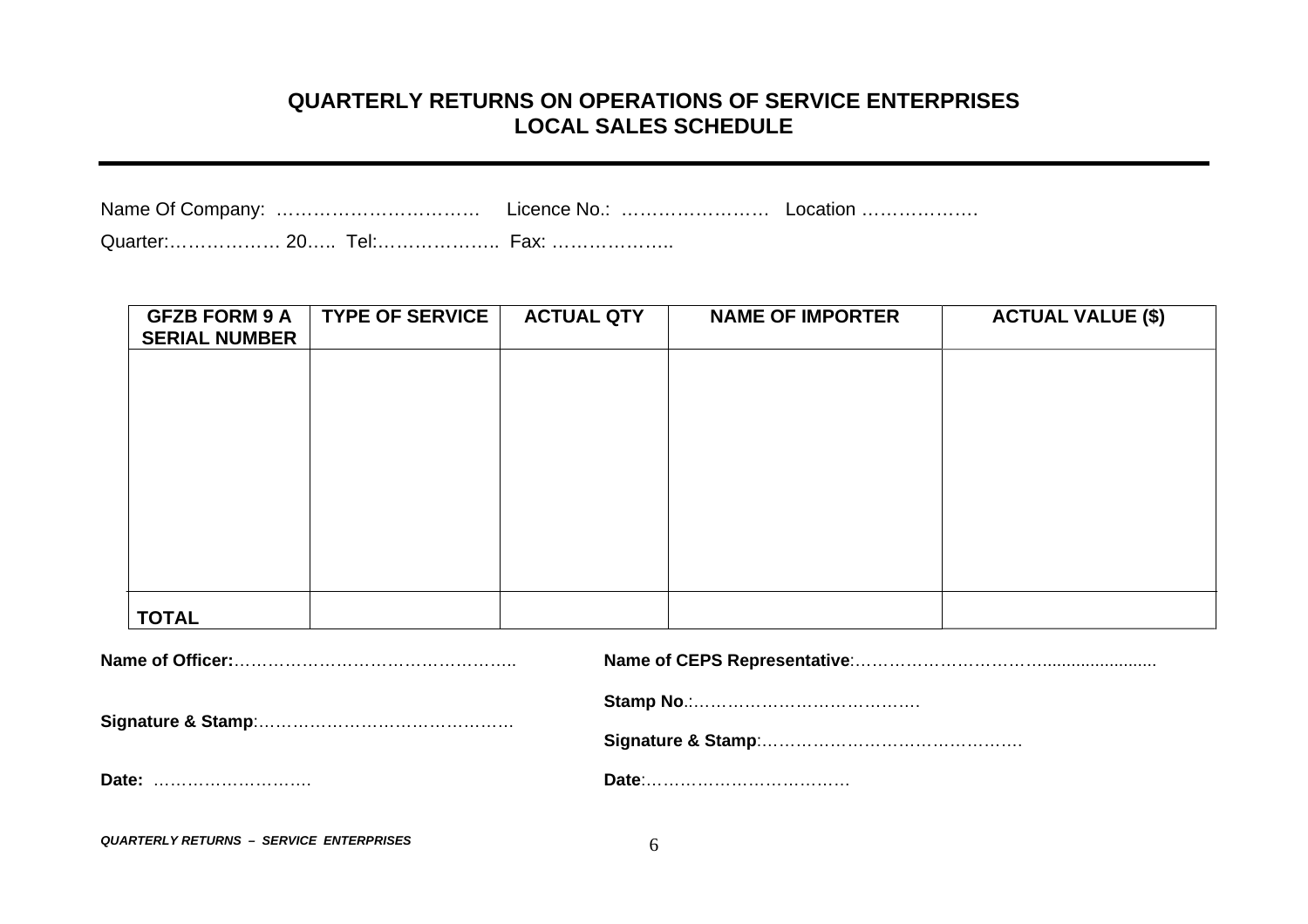#### **QUARTERLY RETURNS ON OPERATIONS OF SERVICE ENTERPRISES EMPLOYMENT SCHEDULE**

|  | Quarter: 20 Tel: Fax: |  |
|--|-----------------------|--|

|      |    | <b>MANAGERIAL</b><br><b>STAFF</b> |                               |      |   | TECH. & | <b>SUPERVISORY</b> |      | <b>SKILLED</b> |      |   | <b>UNSKILLED</b> |   |      |     | <b>TOTAL</b><br><b>TOTAL</b> |   |      | <b>GRAND TOTAL</b> |      |  |
|------|----|-----------------------------------|-------------------------------|------|---|---------|--------------------|------|----------------|------|---|------------------|---|------|-----|------------------------------|---|------|--------------------|------|--|
| Nat. |    | Exp.                              |                               | Nat. |   |         | Exp.               | Nat. |                | Exp. |   | Exp.             |   | Nat. |     | Exp.                         |   | Nat. | Exp.               | Nat. |  |
| M    | E. | M                                 | $\overline{\phantom{0}}$<br>- | M    | Е | M       |                    | M    | M              |      | м |                  | M |      | IVI |                              | М |      |                    |      |  |
|      |    |                                   |                               |      |   |         |                    |      |                |      |   |                  |   |      |     |                              |   |      |                    |      |  |

**Name of Officer:**…………………………………………..

**Signature & Stamp**:………………………………………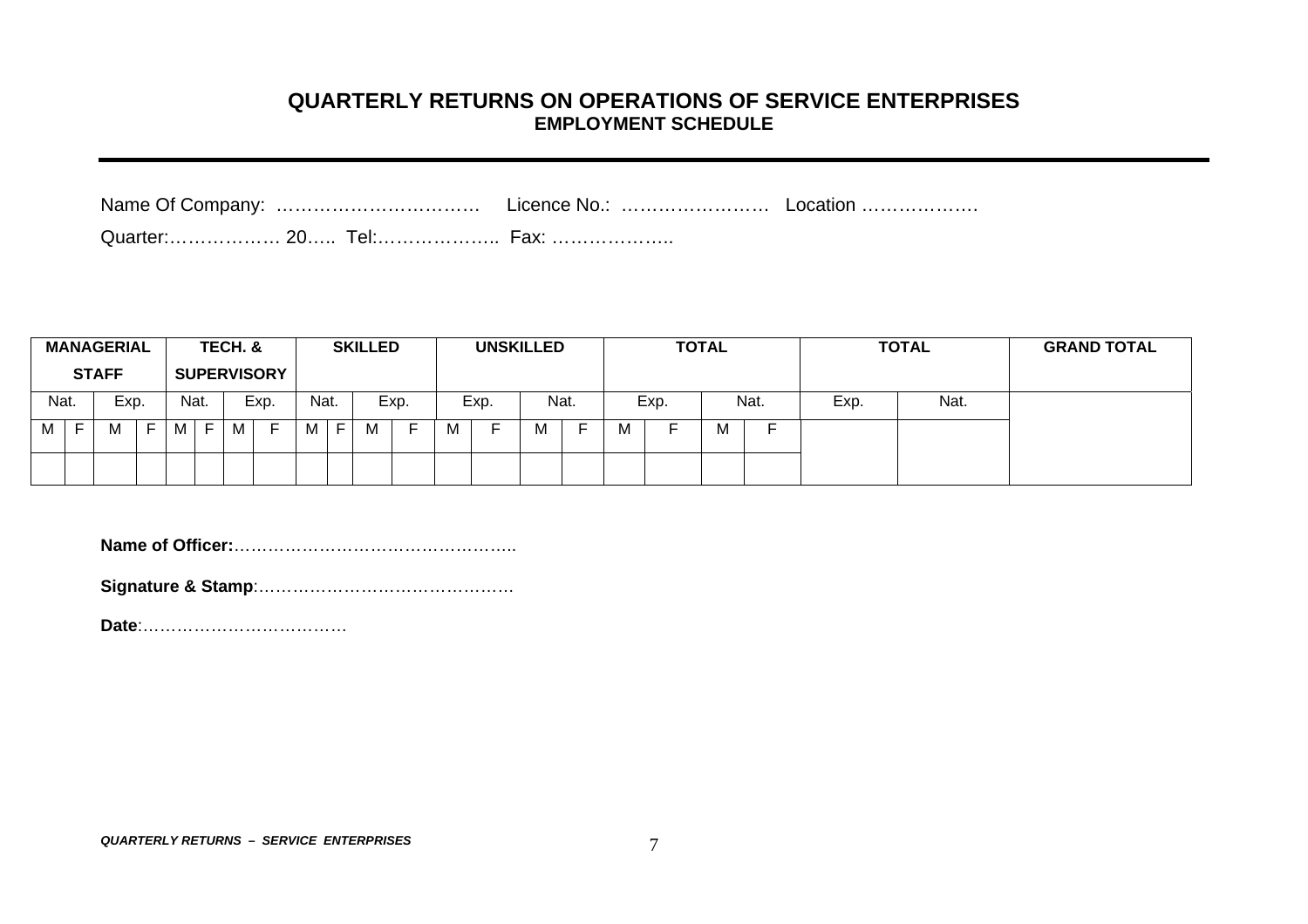#### **QUARTERLY RETURNS ON OPERATIONS OF SERVICE ENTERPRISES ACTUAL SALARY / WAGE SCHEDULE OF EMPLOYEES IN U.S. DOLLARS**

| Name Of Company: | Licence No.: | Location |
|------------------|--------------|----------|
|------------------|--------------|----------|

Quarter:……………… 20….. Tel:……………….. Fax: ………………..

|      | <b>MANAGERIAL</b><br>TECH. &       |      |                                  | <b>SKILLED</b> |      | <b>UNSKILLED</b> |      |      | <b>TOTAL</b> | <b>GRAND TOTAL</b> |
|------|------------------------------------|------|----------------------------------|----------------|------|------------------|------|------|--------------|--------------------|
|      | <b>STAFF</b><br><b>SUPERVISORY</b> |      |                                  |                |      |                  |      |      |              |                    |
| Nat. | Exp.                               | Nat. | $\overline{\phantom{a}}$<br>Exp. | Nat.           | Exp. | Exp.             | Nat. | Exp. | Nat.         |                    |
|      |                                    |      |                                  |                |      |                  |      |      |              |                    |
|      |                                    |      |                                  |                |      |                  |      |      |              |                    |

**Name of Officer:**…………………………………………..

**Signature & Stamp**:………………………………………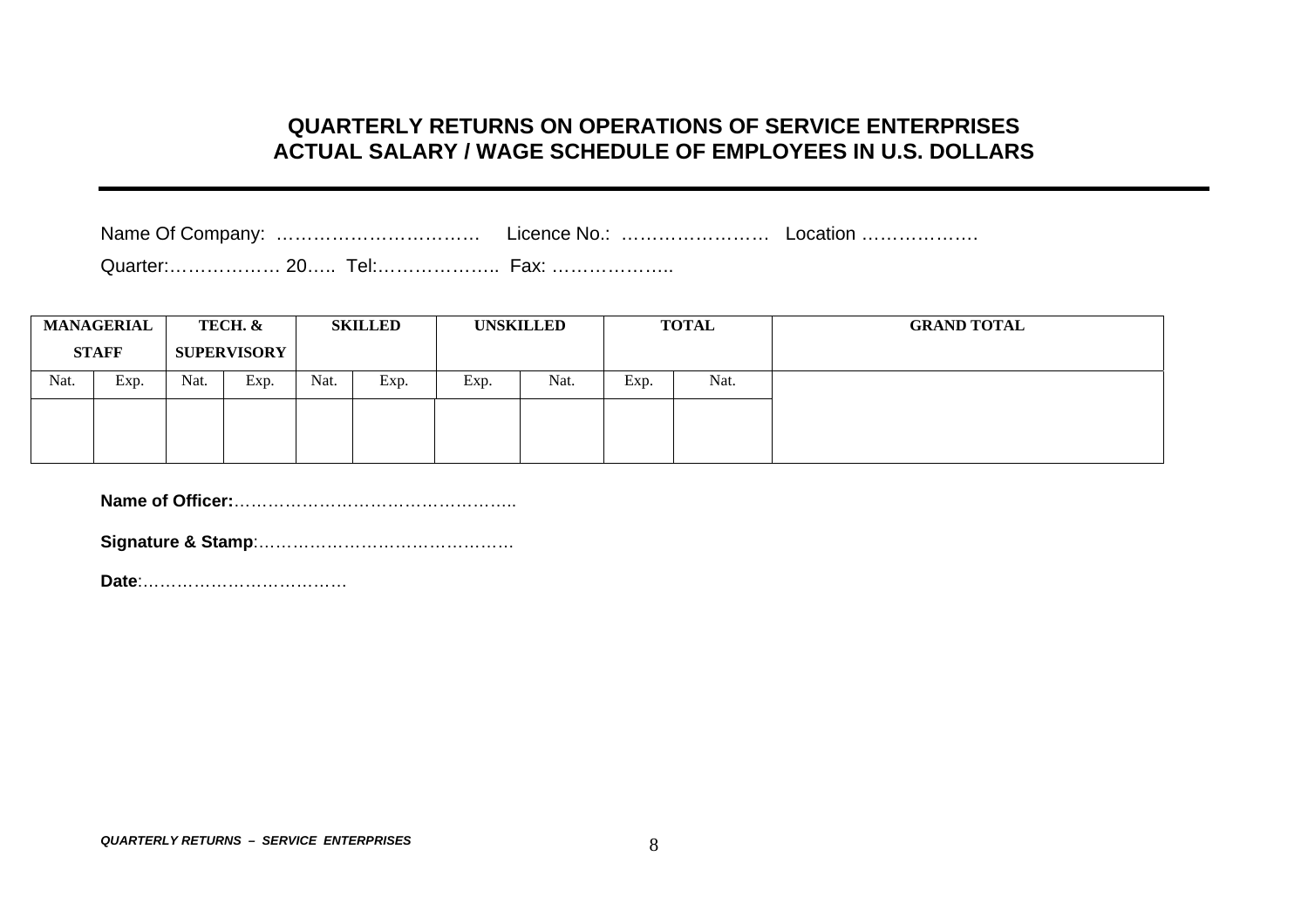## **QUARTERLY RETURNS ON OPERATIONS OF SERVICE ENTERPRISES ACTUAL INCOME TAX SCHEDULE OF EMPLOYEES PAYABLE TO I.R.S IN U.S. DOLLARS**

| Name Of Company:             | Licence No.:           | Location |
|------------------------------|------------------------|----------|
| Quarter: 20<br><u> I el:</u> | $\vdash$ $\cap$ $\vee$ |          |

| <b>MANAGERIAL STAFF</b> |      | TECH. &<br><b>SUPERVISORY</b> |      | <b>SKILLED</b> |      | <b>UNSKILLED</b> |      | <b>TOTAL</b> |      | <b>GRAND TOTAL</b> |
|-------------------------|------|-------------------------------|------|----------------|------|------------------|------|--------------|------|--------------------|
| Nat.                    | Exp. | Nat.                          | Exp. | Nat.           | Exp. | Exp.             | Nat. | Exp.         | Nat. |                    |
|                         |      |                               |      |                |      |                  |      |              |      |                    |
|                         |      |                               |      |                |      |                  |      |              |      |                    |

**Name of Officer:**…………………………………………..

**Signature & Stamp**:………………………………………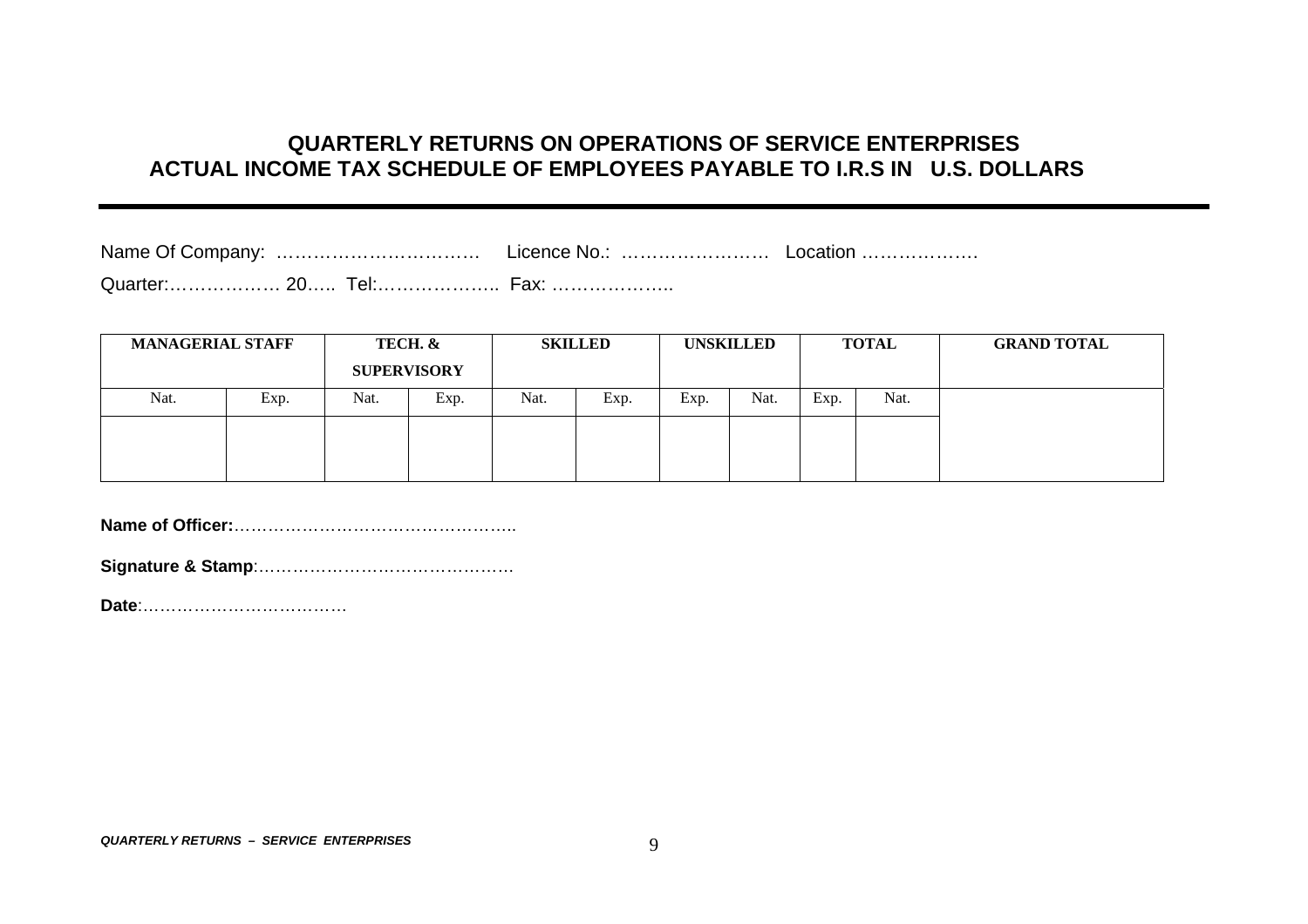# **QUARTERLY RETURNS ON OPERATIONS OF SERVICE ENTERPRISES ACTUAL SOCIAL SECURITY CONTRIBUTION FOR THE QUARTER IN U. S. DOLLARS**

|--|--|--|

Quarter:……………… 20….. Tel:……………….. Fax: ………………..

|                  | MANAGERIAL   | TECH. &            | <b>SKILLED</b> | <b>UNSKILLED</b> | <b>TOTAL</b> | <b>GRAND TOTAL</b> |
|------------------|--------------|--------------------|----------------|------------------|--------------|--------------------|
|                  | <b>STAFF</b> | <b>SUPERVISORY</b> |                |                  |              |                    |
|                  | Nat          | Nat                | Nat.           | Nat.             |              |                    |
| EMPLOYER (12.5%) |              |                    |                |                  |              |                    |
|                  |              |                    |                |                  |              |                    |
|                  |              |                    |                |                  |              |                    |
|                  |              |                    |                |                  |              |                    |
|                  |              |                    |                |                  |              |                    |
|                  |              |                    |                |                  |              |                    |
| EMPLOYEE (5%)    |              |                    |                |                  |              |                    |
|                  |              |                    |                |                  |              |                    |
|                  |              |                    |                |                  |              |                    |
|                  |              |                    |                |                  |              |                    |
| <b>TOTAL</b>     |              |                    |                |                  |              |                    |

**Name of Officer:**…………………………………………..

**Signature & Stamp**:………………………………………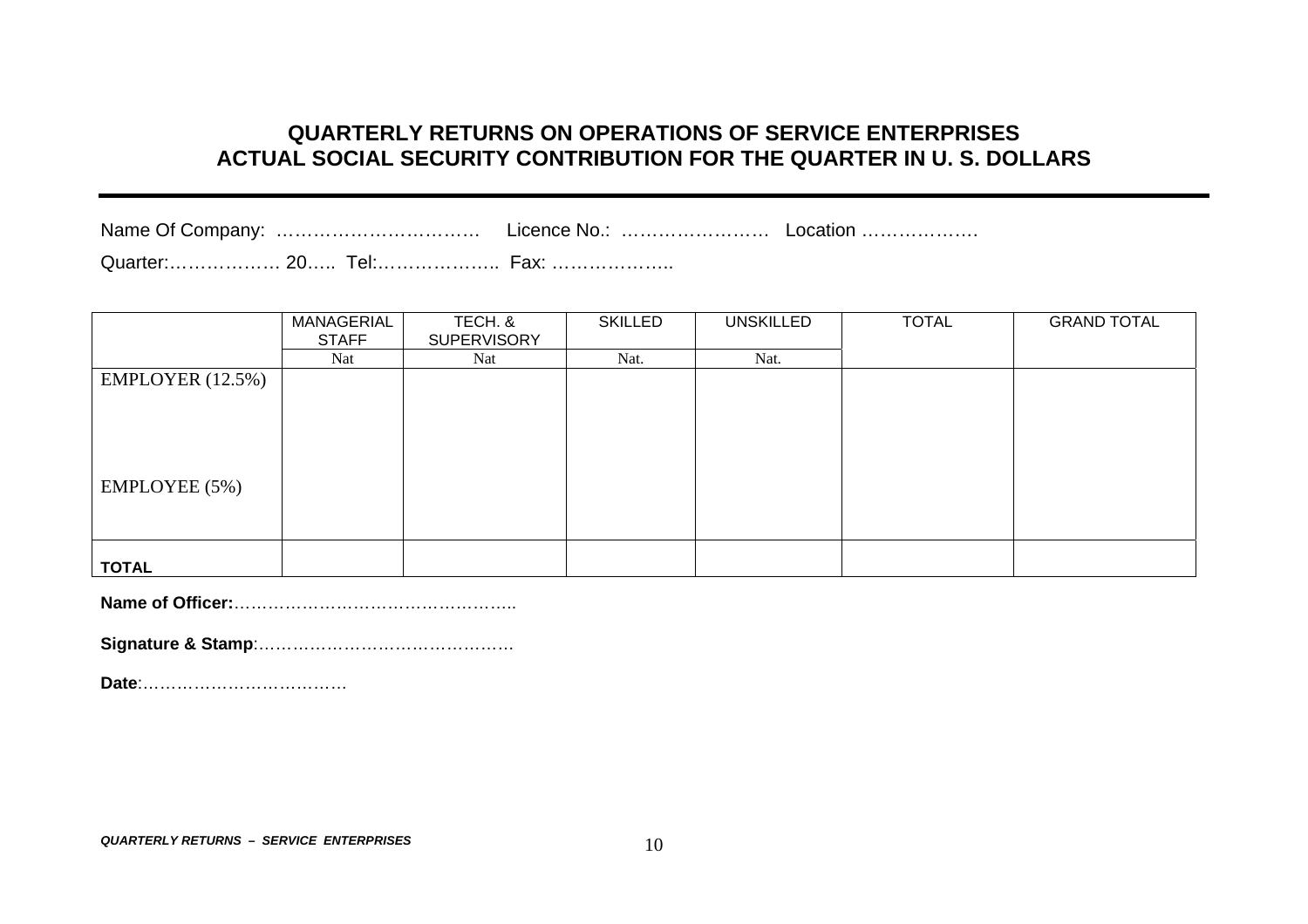# **QUARTERLY RETURNS ON OPERATIONS OF SERVICE ENTERPRISES ENVIRONMENTAL REPORT ON OPERATIONS**

| Name Of Company: | Licence No.: | ∟ocation ……………… |
|------------------|--------------|-----------------|
|                  |              |                 |

Quarter:……………… 20….. Tel:……………….. Fax: ………………..

|                                     |                                         |                                                        |                      | <b>STATUS</b>                                      |                                                                    |
|-------------------------------------|-----------------------------------------|--------------------------------------------------------|----------------------|----------------------------------------------------|--------------------------------------------------------------------|
| <b>DATE OF EPA</b><br><b>PERMIT</b> | <b>PRODUCT (S) /</b><br><b>ACTIVITY</b> | <b>TYPE OF ENVIRONMENTAL</b><br><b>REPORT REQUIRED</b> | <b>NOT INITIATED</b> | <b>INITIATED PROCESS -</b><br><b>NOT COMPLETED</b> | <b>PERMIT</b><br><b>GRANTED/</b><br><b>PERMIT</b><br><b>NUMBER</b> |
|                                     |                                         |                                                        |                      |                                                    |                                                                    |
|                                     |                                         |                                                        |                      |                                                    |                                                                    |
|                                     |                                         |                                                        |                      |                                                    |                                                                    |

**Name of Officer**: ………………………………..

**Signature / Stamp**: ……………………………

**Date:** ……………………………………………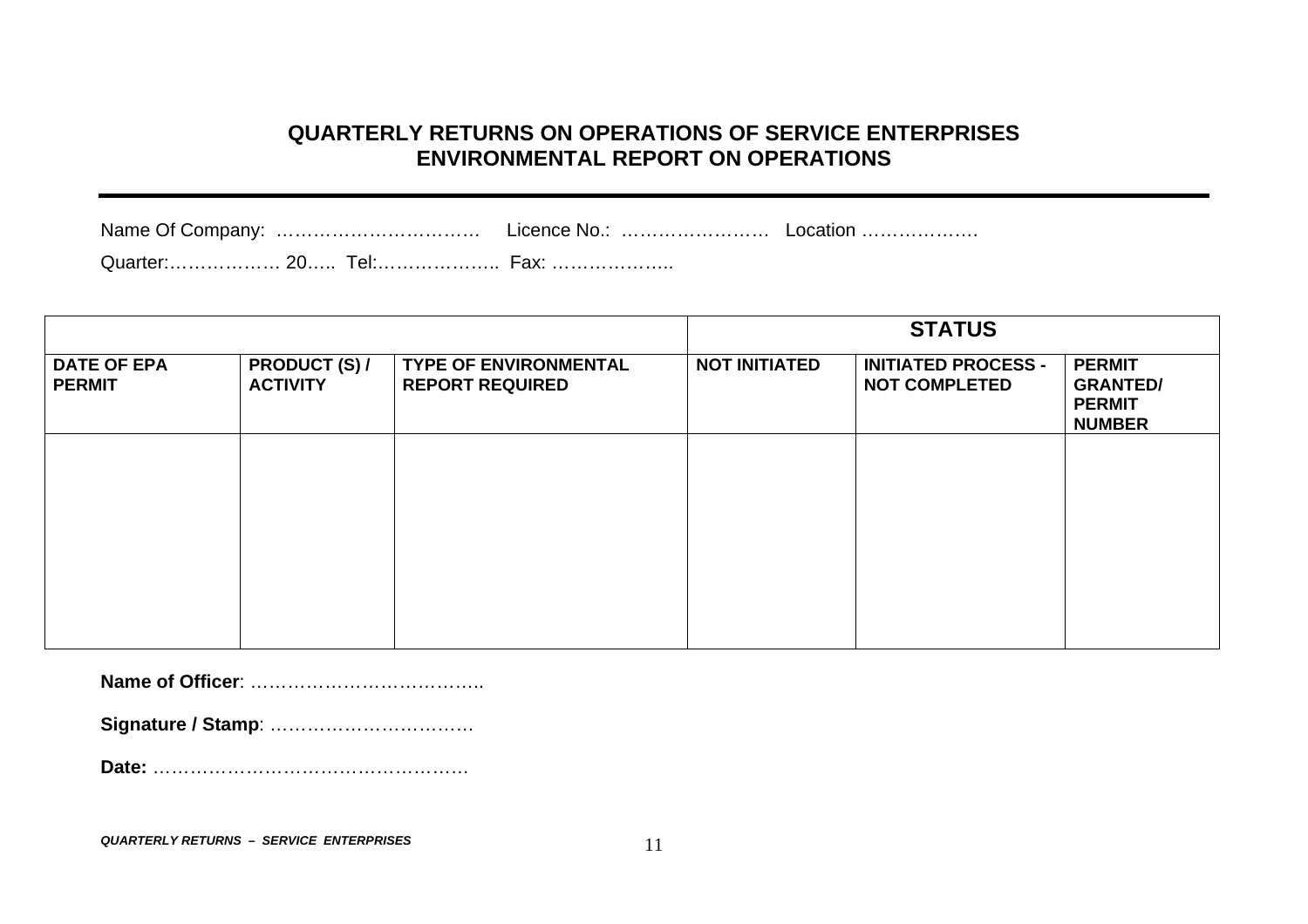## **QUARTERLY RETURNS OF SERVICE ENTERPRISES FACTORIES INSPECTORATE CERTIFICATION**

| Name Of Company:                          |  | Licence No.: | Location |
|-------------------------------------------|--|--------------|----------|
| $\bigcap_{x \in \mathbb{R}} \mathbb{R}^n$ |  | -----        |          |

Quarter:……………… 20….. Tel:……………….. Fax: ………………..

|                                            |                                         |                                                 |                      | <b>STATUS</b>                                                |                                                                                      |
|--------------------------------------------|-----------------------------------------|-------------------------------------------------|----------------------|--------------------------------------------------------------|--------------------------------------------------------------------------------------|
| <b>DATE OF FID</b><br><b>CERTIFICATION</b> | <b>PRODUCT (S) /</b><br><b>ACTIVITY</b> | <b>TYPE OF CERTIFICATION</b><br><b>REQUIRED</b> | <b>NOT INITIATED</b> | <b>INITIATED -</b><br><b>PROCESS NOT</b><br><b>COMPLETED</b> | <b>CERTIFICATE</b><br><b>GRANTED/RENEWED</b><br><b>/CERTIFICATE</b><br><b>NUMBER</b> |
|                                            |                                         |                                                 |                      |                                                              |                                                                                      |
|                                            |                                         |                                                 |                      |                                                              |                                                                                      |
|                                            |                                         |                                                 |                      |                                                              |                                                                                      |
|                                            |                                         |                                                 |                      |                                                              |                                                                                      |

**Name of Officer**: ………………………………..

**Signature / Stamp**: ……………………………

**Date:** ……………………………………………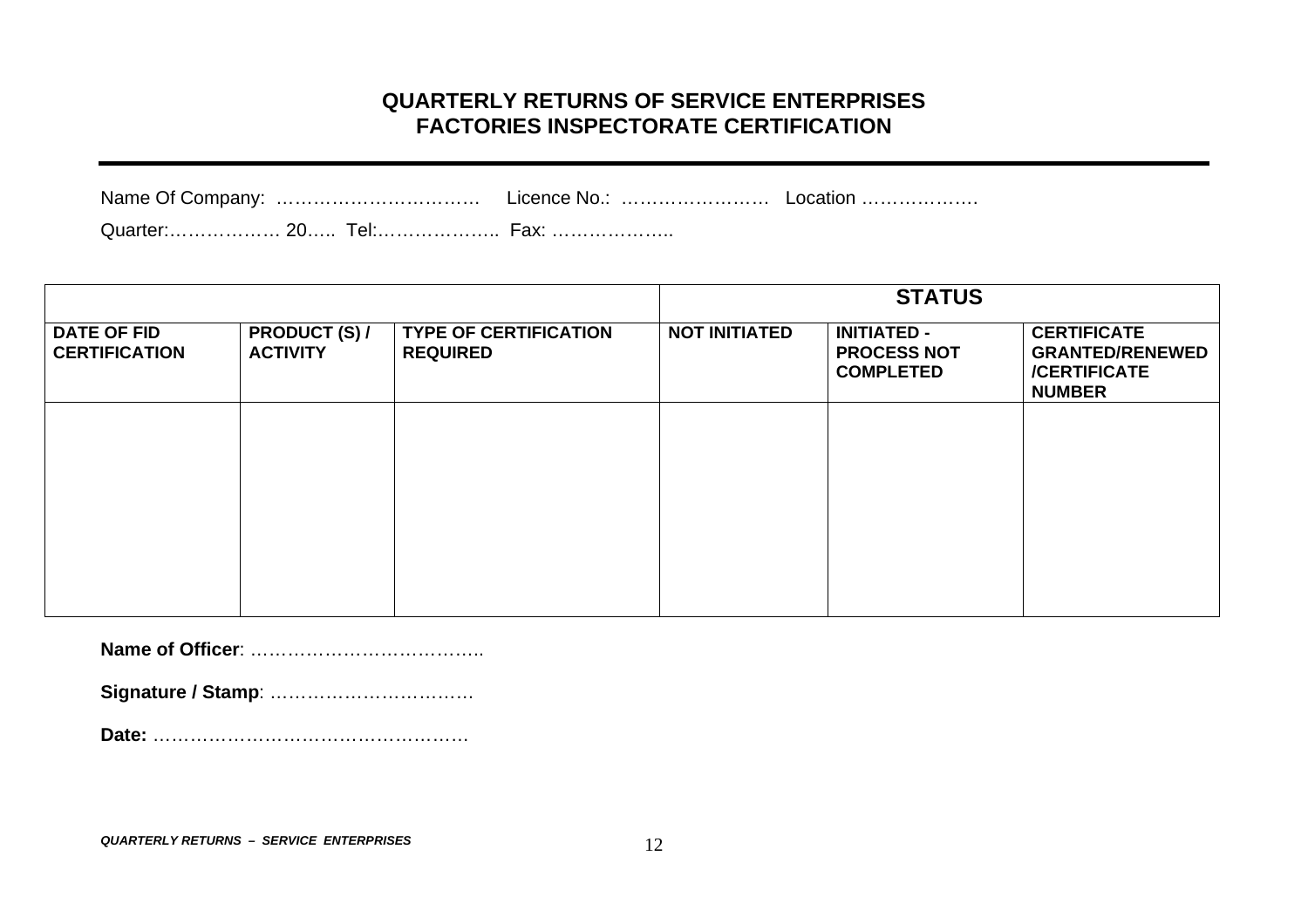## **QUARTERLY RETURNS ON OPERATIONS OF SERVICE ENTERPRISES EMPLOYEES TRAINING SCHEDULE FOR NATIONALS**

Quarter:……………… 20….. Tel:……………….. Fax: ………………..

|     | <b>MANAGERIAL STAFF</b> |                      |     | <b>TECHNICAL &amp;</b><br><b>SUPERVISORY STAFF</b> |                      |     | <b>SKILLED</b>  |                      | <b>UNSKILLED</b> |              |              | <b>TOTAL NO.</b><br><b>OF</b><br><b>EMPLOYEES</b><br><b>TRAINED</b> | <b>TOTAL COST \$</b> |
|-----|-------------------------|----------------------|-----|----------------------------------------------------|----------------------|-----|-----------------|----------------------|------------------|--------------|--------------|---------------------------------------------------------------------|----------------------|
| No. | Type Of                 | Cost Of<br>$Trg.$ \$ | No. | Type Of                                            | Cost Of<br>$Trg.$ \$ | No. | Type Of<br>Trg. | Cost Of<br>$Trg.$ \$ | No.              | Type Of Trg. | Cost Of Trg. |                                                                     |                      |
|     | Trg.                    |                      |     | Trg.                                               |                      |     |                 |                      |                  |              | Æ            |                                                                     |                      |
|     |                         |                      |     |                                                    |                      |     |                 |                      |                  |              |              |                                                                     |                      |
|     |                         |                      |     |                                                    |                      |     |                 |                      |                  |              |              |                                                                     |                      |
|     |                         |                      |     |                                                    |                      |     |                 |                      |                  |              |              |                                                                     |                      |
|     |                         |                      |     |                                                    |                      |     |                 |                      |                  |              |              |                                                                     |                      |
|     |                         |                      |     |                                                    |                      |     |                 |                      |                  |              |              |                                                                     |                      |
|     |                         |                      |     |                                                    |                      |     |                 |                      |                  |              |              |                                                                     |                      |
|     |                         |                      |     |                                                    |                      |     |                 |                      |                  |              |              |                                                                     |                      |
|     |                         |                      |     |                                                    |                      |     |                 |                      |                  |              |              |                                                                     |                      |

**Name of Officer:**…………………………………………..

**Signature & Stamp**:………………………………………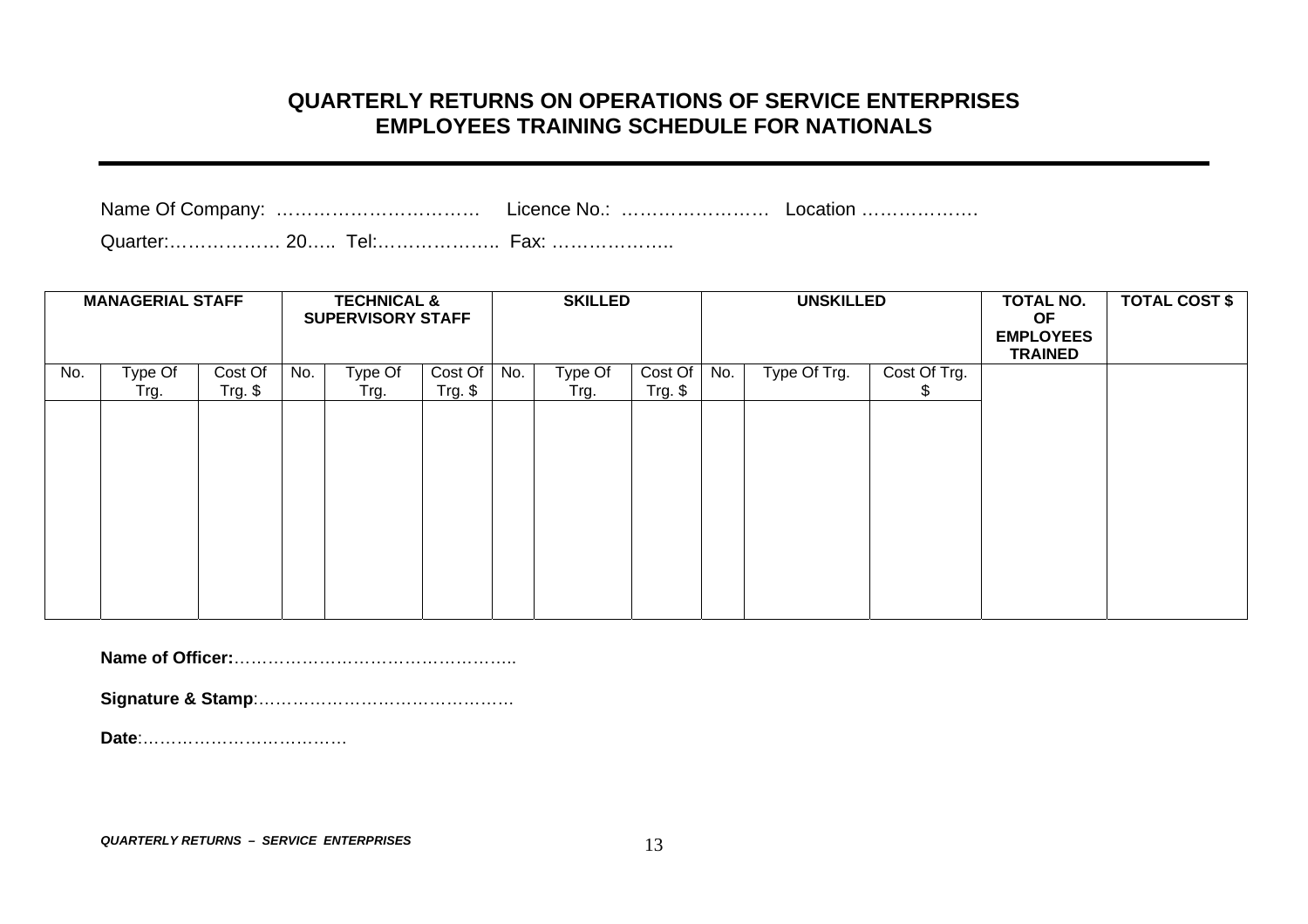## **QUARTERLY RETURNS ON OPERATIONS OF SERVICE ENTERPRISES EMPLOYEES TRAINING SCHEDULE FOR EXPATRIATES**

Quarter:……………… 20….. Tel:……………….. Fax: ………………..

|     | <b>MANAGERIAL STAFF</b> |           |     | <b>TECHNICAL &amp;</b><br><b>SUPERVISORY STAFF</b> |            |     | <b>SKILLED</b> |           | <b>UNSKILLED</b> |              | TOTAL NO.<br><b>OF</b><br><b>EMPLOYEES</b><br><b>TRAINED</b> | <b>TOTAL COST \$</b> |  |
|-----|-------------------------|-----------|-----|----------------------------------------------------|------------|-----|----------------|-----------|------------------|--------------|--------------------------------------------------------------|----------------------|--|
| No. | Type Of Trg.            | Cost Of   | No. | Type Of                                            | Cost Of    | No. | Type Of        | Cost Of   | No.              | Type Of Trg. | Cost Of Trg.                                                 |                      |  |
|     |                         | $Trg.$ \$ |     | Trg.                                               | $Trg.$ $$$ |     | Trg.           | $Trg.$ \$ |                  |              | P.                                                           |                      |  |
|     |                         |           |     |                                                    |            |     |                |           |                  |              |                                                              |                      |  |
|     |                         |           |     |                                                    |            |     |                |           |                  |              |                                                              |                      |  |
|     |                         |           |     |                                                    |            |     |                |           |                  |              |                                                              |                      |  |
|     |                         |           |     |                                                    |            |     |                |           |                  |              |                                                              |                      |  |
|     |                         |           |     |                                                    |            |     |                |           |                  |              |                                                              |                      |  |
|     |                         |           |     |                                                    |            |     |                |           |                  |              |                                                              |                      |  |
|     |                         |           |     |                                                    |            |     |                |           |                  |              |                                                              |                      |  |
|     |                         |           |     |                                                    |            |     |                |           |                  |              |                                                              |                      |  |
|     |                         |           |     |                                                    |            |     |                |           |                  |              |                                                              |                      |  |

**Name of Officer:**…………………………………………..

**Signature & Stamp**:………………………………………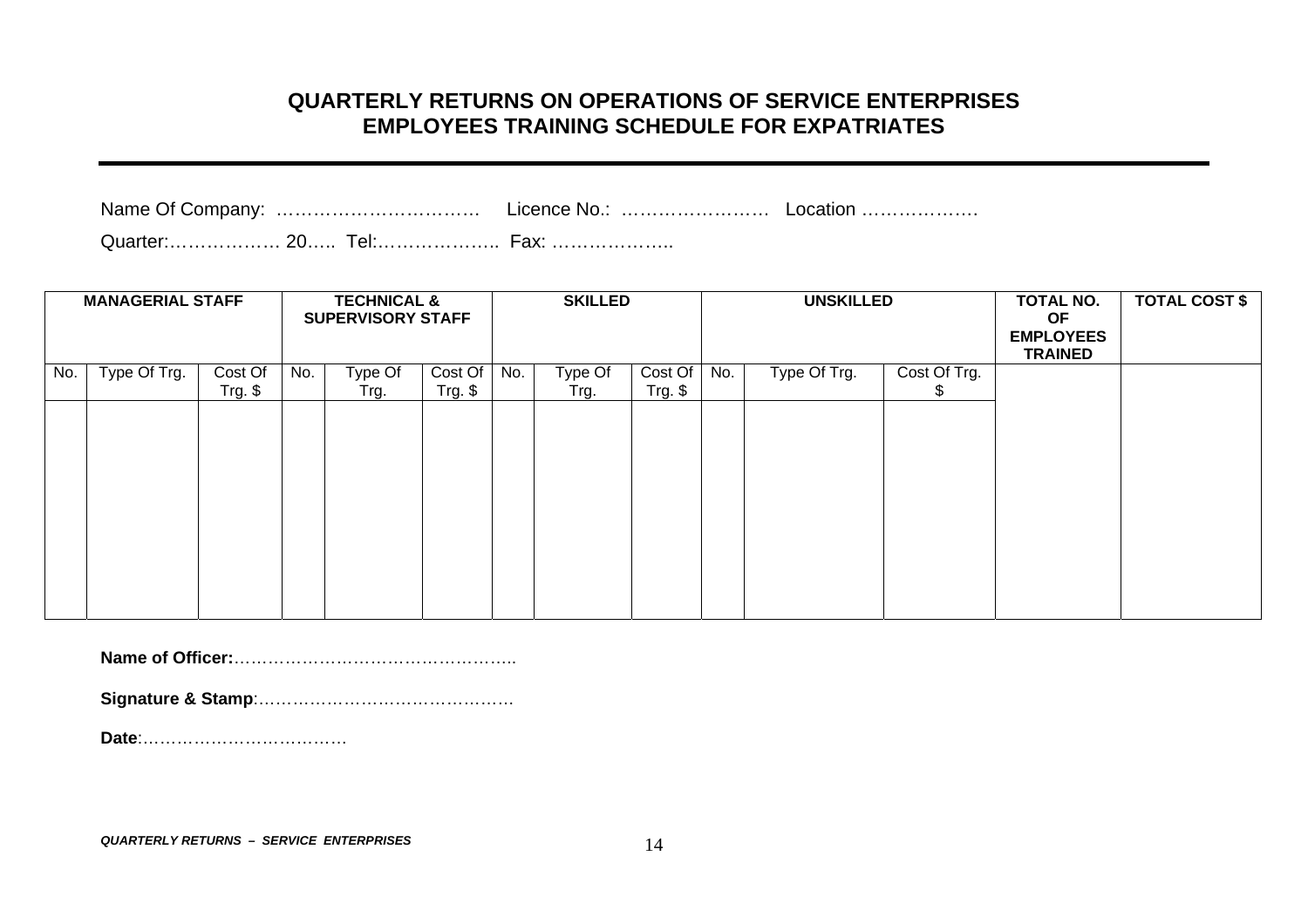# **QUARTERLY RETURNS ON OPERATIONS OF SERVICE ENTERPRISES WITHHOLDING TAX**

| <b>NAME OF SERVICE COMPANY</b> | <b>DESCRIPTION OF</b><br><b>SERVICE/GOODS</b><br><b>PROVIDED</b> | <b>GROSS VALUE OF</b><br><b>PAYMENT</b> | <b>WITHHOLDING TAX</b> | <b>PERCENTAGE</b> |
|--------------------------------|------------------------------------------------------------------|-----------------------------------------|------------------------|-------------------|
|                                |                                                                  |                                         |                        |                   |

**Name of Officer:**…………………………………………..

**Signature & Stamp**:………………………………………